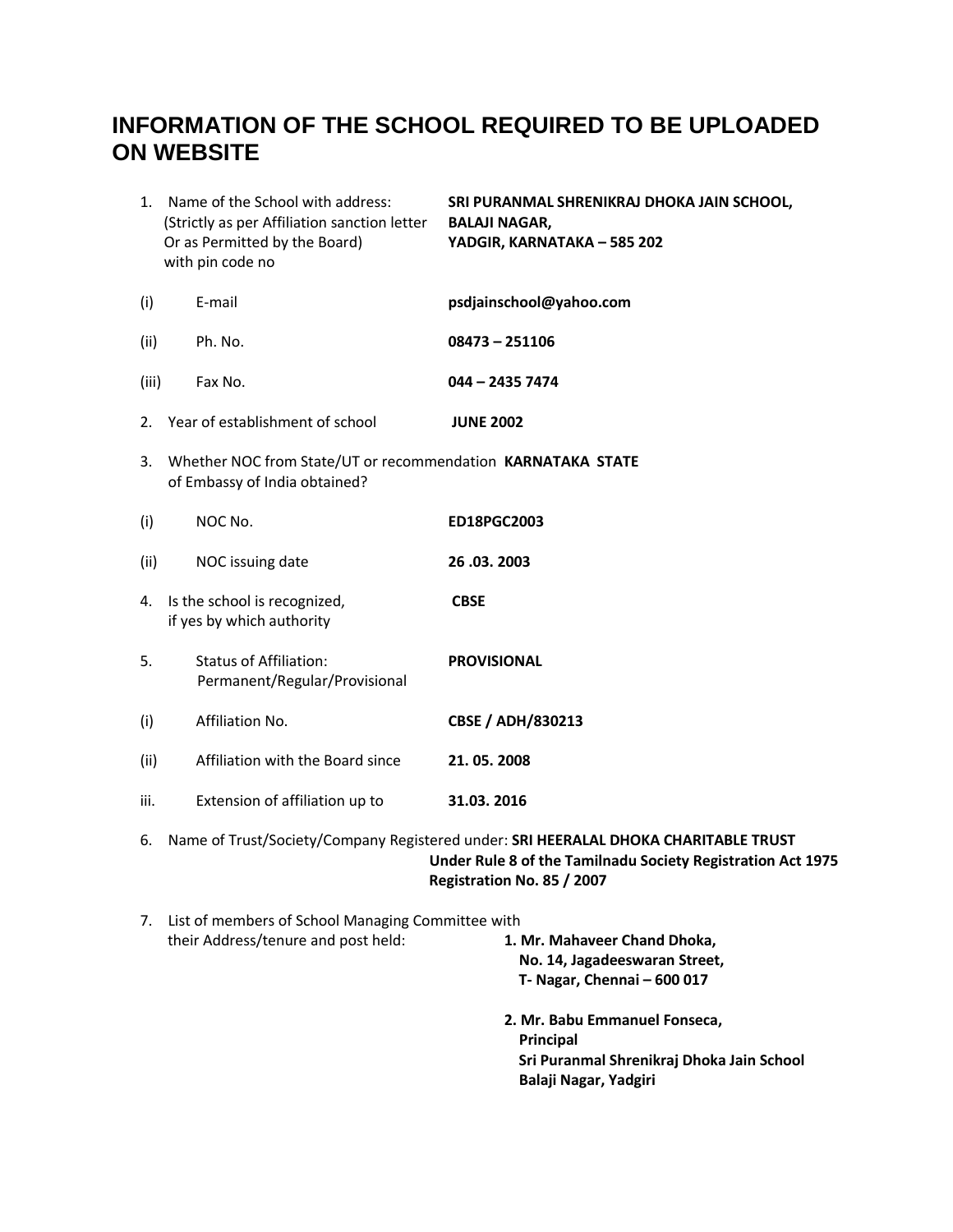- **3. Principal DAV Public School ACC Colony, Wadi Post Gulbarga District, Karnataka**
- **4. Principal The Aditya Birla Public School Rajashree Cement, Aditya Nagar Malkhed Road Gulbarga District, Karnataka**
- **5. Mrs. Shruthi H Teacher Member Sri Puranmal Shrenikraj Dhoka Jain School Balaji Nagar, Yadgiri**
- **6. Sabina David Teacher Member Sri Puranmal Shrenikraj Dhoka Jain School Balaji Nagar, Yadgiri**
- **7. Ramesh Kulkarne Parent Member Station Road Yadgiri**
- **8. Viru Pakshayya Parent Member Opp. Lakshmi Temple, Lakshmi Nagar Yadgiri**

**T.Nagar, Chennai- 600 017**

### (i) E-mail : **[pmdhoka@gmail.com](mailto:pmdhoka@gmail.com)**

(iii) Fax No.: **044 – 243357474**

(i) In Acres **1.5 Acres** (ii) In Sq. mtrs. **6475 Sq.Mts.** (iii) Built up area (sq. mtrs.) **2079 Sq.Mts. + 200 Sq.Mts. Of Laboratory** (iv) Area of Playground in Sq. mtrs **5337 Sq.Mts.** (v) Other facilities : **Indoor Games , Music room, Health and Medical Check Up** (i) Swimming Pool **No** (ii) Indoor games **Table Tennis, Carrom, Chess, Etc.** (iii) Dance Rooms **Yes**

- 8. Name and official address of the Manager/ **Mahaveerchand Dhoka,** President/Chairman/Correspondent : **NO. 45, Vaidhyaraman Street,**
- 
- (ii) Ph. No.: **09444036689**
- 

# 9. Area of School Campus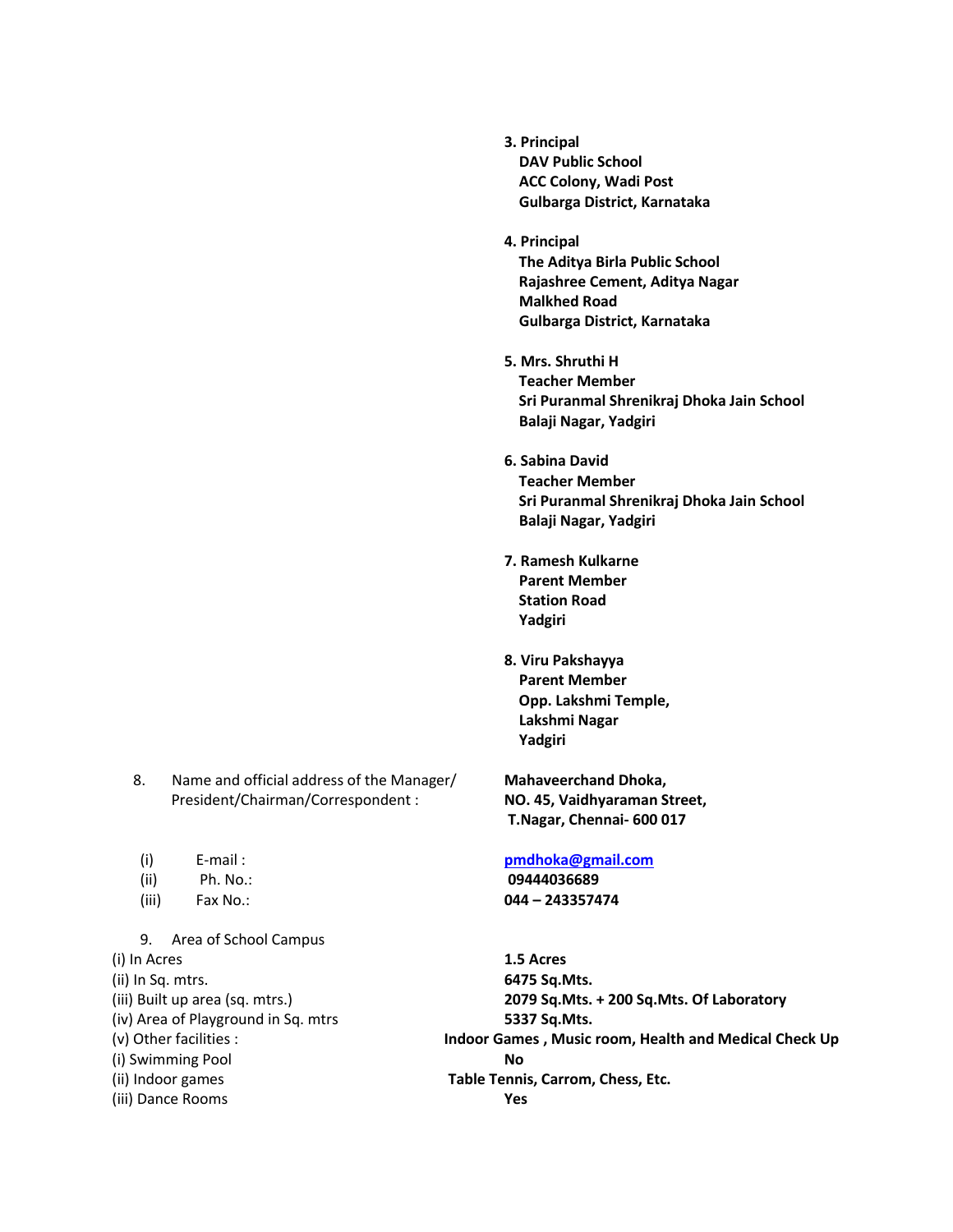| (iv) Gymnasium                     | <b>No</b>                             |  |  |  |  |  |
|------------------------------------|---------------------------------------|--|--|--|--|--|
| (v) Music Rooms                    | Yes                                   |  |  |  |  |  |
| (vi) Hostels                       | <b>No</b>                             |  |  |  |  |  |
| (vii) Health and Medical Check up  | Yes                                   |  |  |  |  |  |
| 10. Details of fee structure       |                                       |  |  |  |  |  |
| (i) Pre-Nursery                    |                                       |  |  |  |  |  |
| (ii) Nursery :                     | Rs. 9340/- (Per Annum Including All)  |  |  |  |  |  |
| (iii) $1$ to $V$ :                 | Rs. 10260/- (Per Annum Including All) |  |  |  |  |  |
| (iv) VI to VIII                    | Rs. 11260/- (Per Annum Including All) |  |  |  |  |  |
| $(v)$ IX to X                      | Rs.12960/- (Per Annum Including All)  |  |  |  |  |  |
| (vi) XI to XII                     | <b>N.A.</b>                           |  |  |  |  |  |
| 11. Transport facility:            |                                       |  |  |  |  |  |
| (i) Own buses                      | N.A.                                  |  |  |  |  |  |
| (ii) Buses hired on contract basis | <b>N.A.</b>                           |  |  |  |  |  |
| (iii) Details of transport charges | <b>N.A.</b>                           |  |  |  |  |  |

12. Particulars of teaching staff **(to be updated time to time)**

| <b>NAME</b>                   | <b>DESIGNATI</b><br>ON | <b>DOB</b> | <b>DATE</b><br><b>OF</b><br>APT. | <b>TRAINED</b><br><b>UNTRAINED</b> | <b>PROBATION</b><br><b>CONFIRMED</b> | <b>ADHOC/</b><br><b>PART</b><br><b>TIME</b> |
|-------------------------------|------------------------|------------|----------------------------------|------------------------------------|--------------------------------------|---------------------------------------------|
| Prof. Babu Emmanuel           | <b>Principal</b>       | 21/8/49    |                                  |                                    |                                      |                                             |
| <b>Mrs. Sabina David</b>      | <b>TGT</b>             | 9/10/67    | 1/06/05                          | <b>TRAINED</b>                     |                                      |                                             |
| <b>Mrs. Sarala Arun</b>       | <b>TGT</b>             | 30/10/71   |                                  | <b>TRAINED</b>                     |                                      |                                             |
| Mrs. Kumuda D C               | <b>TGT</b>             | 27/6/79    | 18/6/04                          | <b>TRAINED</b>                     |                                      |                                             |
| Mrs. Rupa . Hujarathi         | <b>TGT</b>             | 10/8/78    |                                  | <b>TRAINED</b>                     |                                      |                                             |
| Mrs. Shruthi . Hiremath       | <b>TGT</b>             | 12/6/72    |                                  | <b>TRAINED</b>                     |                                      |                                             |
| Ms. Manjari . K               | <b>TGT</b>             | 20/7/80    |                                  | <b>TRAINED</b>                     |                                      |                                             |
| Mrs. Vidya Shetty             | B. P Ed                | 1/10/76    |                                  | <b>TRAINED</b>                     |                                      |                                             |
| Ms. Anita . D                 | <b>TGT</b>             | 20/7/80    |                                  | <b>TRAINED</b>                     |                                      |                                             |
| <b>Mrs. Suvarna Minchanal</b> | <b>TGT</b>             | 5/5/73     |                                  | <b>TRAINED</b>                     |                                      |                                             |
| Mr. R. Joshi                  | <b>TGT</b>             | 23/8/83    |                                  | <b>TRAINED</b>                     |                                      |                                             |
| <b>Mrs. Shalini Ashok</b>     | <b>NTC</b>             | 15/3/66    |                                  | <b>TRAINED</b>                     |                                      |                                             |
| Mrs. Shilpa Chetana           | <b>NTC</b>             | 7/2/83     |                                  | <b>TRAINED</b>                     |                                      |                                             |
| Mrs Vijayalakshmi. R          | <b>TGT</b>             | 19/10/78   |                                  | <b>TRAINED</b>                     |                                      |                                             |
| <b>Mrs Sridevi Naidu</b>      | <b>TGT</b>             | 2/5/74     |                                  | <b>TRAINED</b>                     |                                      |                                             |
| <b>Mrs Rita Philip</b>        | <b>TGT</b>             | 1/6/85     |                                  | <b>TRAINED</b>                     |                                      |                                             |
| Mrs. Naga Jyotsna             | <b>TGT</b>             | 11/5/85    |                                  | <b>TRAINED</b>                     |                                      |                                             |
| Mrs. Shruthi Soumya           | <b>NTC</b>             | 30/4/89    |                                  | <b>TRAINED</b>                     |                                      |                                             |
| Mrs. Deepashree               | <b>TGT</b>             | 1/8/82     |                                  | <b>TRAINED</b>                     |                                      |                                             |
| Mrs. Rakhi Ghosh              | <b>TGT</b>             | 9/8/74     |                                  | <b>TRAINED</b>                     |                                      |                                             |
| Mrs. Vijayalakshmi Patil      | <b>TGT</b>             | 1/8/78     |                                  | <b>TRAINED</b>                     |                                      |                                             |
| Mrs. Gayathri L J             | <b>TGT</b>             | 5/1/79     |                                  | <b>TRAINED</b>                     |                                      |                                             |
| Mrs. Sathyamma Samuel         | <b>NTC</b>             | 1/6/69     |                                  | <b>TRAINED</b>                     |                                      |                                             |
| Mrs. Vani                     | <b>NTC</b>             | 7/10/85    |                                  | <b>TRAINED</b>                     |                                      |                                             |
| <b>Mrs. Veena Kandkur</b>     | <b>UNTR.TR</b>         | 21/9/74    |                                  | <b>UNTRAINED</b>                   |                                      |                                             |
| <b>Mrs. Archana Shukla</b>    | <b>TGT</b>             | 12/8/84    |                                  | <b>TRAINED</b>                     |                                      |                                             |
| Mrs. Reshmi                   | <b>TGT</b>             | 25/05/85   |                                  | <b>TRAINED</b>                     |                                      |                                             |

13. Details of salary being paid by the school to teaching Staff/non-teaching staff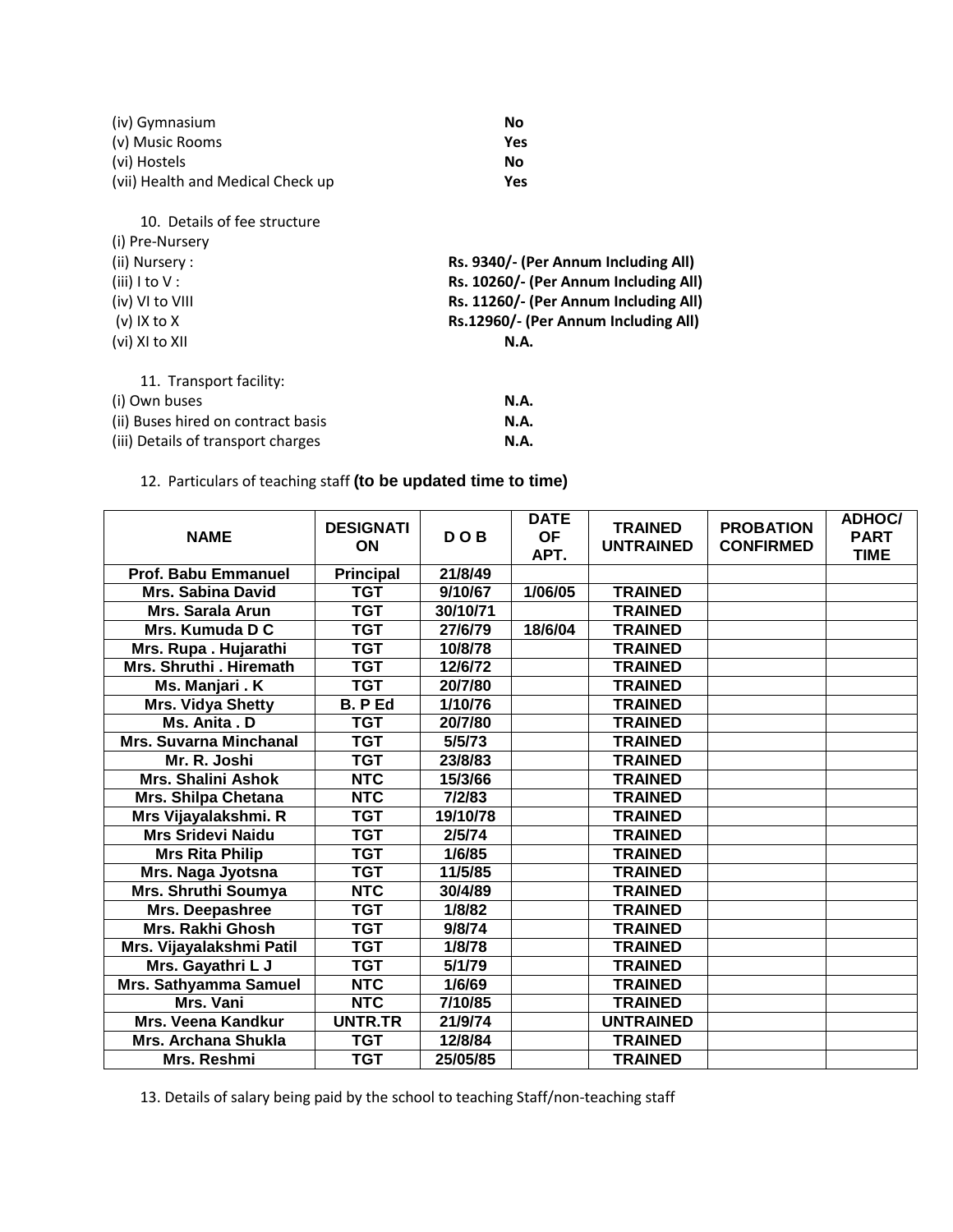### **(to be updated time to time)**

## **SALARY REGISTER SRI PURANMAL SHRENIKRAJ DHOKA JAIN SCHOOL BALAJI NAGAR YADGIR**

| <b>SALARY BILL FOR THE MONTH OF</b> |                               |                                         |      |          | $Jun-13$ |          |        |              |            |                   |                |
|-------------------------------------|-------------------------------|-----------------------------------------|------|----------|----------|----------|--------|--------------|------------|-------------------|----------------|
| SL.                                 | <b>NAME</b>                   | <b>Designation</b>                      |      |          |          |          |        |              |            | <b>DEDUCTIONS</b> | <b>NET SAL</b> |
| NO.                                 |                               | $\mathbf{\alpha}$                       | yny  | Basic+DA | ERA      | $\delta$ | Others | Gross Saalry | <b>EPF</b> | <b>ESI</b>        | <b>PAY</b>     |
|                                     |                               | D/B                                     |      |          |          |          |        |              | (12%)      | 1.75%             | <b>ABLE</b>    |
|                                     | Mrs. Sabina David             | TGT-<br>9/10/67                         | 2660 | 4940     | 2500     | 2500     | 900    | 13500        | 593        |                   | 12907          |
|                                     | Mrs. Sarala Arun              | TGT-<br>30/10/71                        | 1820 | 3380     | 2000     | 2000     | 800    | 10000        | 406        |                   | 9594           |
| 3                                   | Mrs. Kumuda Dinesh            | TGT-<br>27/6/79                         | 1820 | 3380     | 1900     | 1900     | 500    | 9500         | 406        |                   | 9094           |
| 4                                   | Mrs. Rupa Hujarathi           | TGT - 10/8/78                           | 1820 | 3380     | 1500     | 1500     | 300    | 8500         | 406        |                   | 8094           |
| 5                                   | Mrs. Shruthi. H               | TGT - 12/6/72                           | 1190 | 2210     | 2000     | 2000     | 600    | 8000         | 265        |                   | 7735           |
| 6                                   | Ms. Manjari                   | TGT - 20/7/80                           | 840  | 1560     | 2400     | 2400     | 800    | 8000         | 187        |                   | 7813           |
| $\overline{7}$                      | Mrs. Vidya Shetty             | B.P Ed -1/10/76                         | 1190 | 2210     | 1250     | 1250     | 600    | 6500         | 265        |                   | 6235           |
|                                     | 8   Ms. Anita . D             | TGT - 20/7/80                           | 1190 | 2210     | 2000     | 2000     | 600    | 8000         | 265        |                   | 7735           |
| 9                                   | Mrs. Suvarna . M              | TGT- 5/5/73                             | 840  | 1560     | 2500     | 2500     | 800    | 8200         | 187        |                   | 8013           |
| 10                                  | Mr. R. Joshi                  | TGT - 23/8/83                           | 1820 | 3380     | 2900     | 2900     | 1000   | 12000        | 406        |                   | 11594          |
| 11                                  | Mrs. Shalini Elizabeth        | NTC - 15/3/66                           | 1190 | 2210     | 1500     | 1500     | 600    | 7000         | 265        |                   | 6735           |
| 12                                  | Mrs. Shilpa Chetana           | NTC - 7/2/83                            | 1330 | 2470     | 1000     | 1000     | 500    | 6300         | 296        |                   | 6004           |
| 13                                  | Mrs.R. Vijayalakshmi          | TGT - 19/10/78                          | 1960 | 3640     | 1000     | 1000     | 400    | 8000         | 437        |                   | 7563           |
| 14                                  | Mrs. Dodla Sridevi Naidu      | TGT - 2/5/74                            | 1960 | 3640     | 1000     | 1000     | 400    | 8000         | 437        |                   | 7563           |
| 15 <sub>1</sub>                     | Mrs. Rita                     | TGT - 1/6/85                            | 1330 | 2470     | 1000     | 1000     | 700    | 6500         | 296        |                   | 6204           |
| 16                                  | Mrs. Naga Jyotsna<br>Akula    | TGT - 11/5/85                           | 1960 | 3640     | 1500     | 1500     | 900    | 9500         | 437        |                   | 9063           |
| 17 <sub>1</sub>                     | Mrs. Shruthi Sowmya           | TGT 30/4/89                             | 1330 | 2470     | 900      | 900      | 400    | 6000         | 296        |                   | 5704           |
| 18                                  | Mr. Hanumanth Rao<br>Kulkarni | Office. Asst.-<br>1/6/69                | 1190 | 2210     | 1000     | 1000     | 600    | 6000         | 265        |                   | 5735           |
| 19                                  | Mrs. Chennamma<br>Bannappa    | Attendar -7/12/76                       | 630  | 1170     | 500      | 500      | 200    | 3000         | 140        |                   | 2860           |
| 20                                  | Mr. Sharanappa                | Attendar -1/6/73                        | 840  | 1560     | 500      | 500      | 400    | 3800         | 187        |                   | 3613           |
| 21                                  | Mrs. Reshmi                   | Recently Joined - Net Pay - Rs.15,000/- |      |          |          |          |        |              |            |                   |                |
| 22                                  | Mrs. Archana Shukla           | Recently Joined - Net Pay - Rs.15,000/- |      |          |          |          |        |              |            |                   |                |

14. Mode of payment of salary (i) Name of the Bank through which

(ii) Through single cheque transfer advice

### salary is drawing **STATE BANK OF INDIA, YADGIR BRANCH**

(iv) Cash

(iii) Individual cheque **INDIVIDUAL CHEQUE**